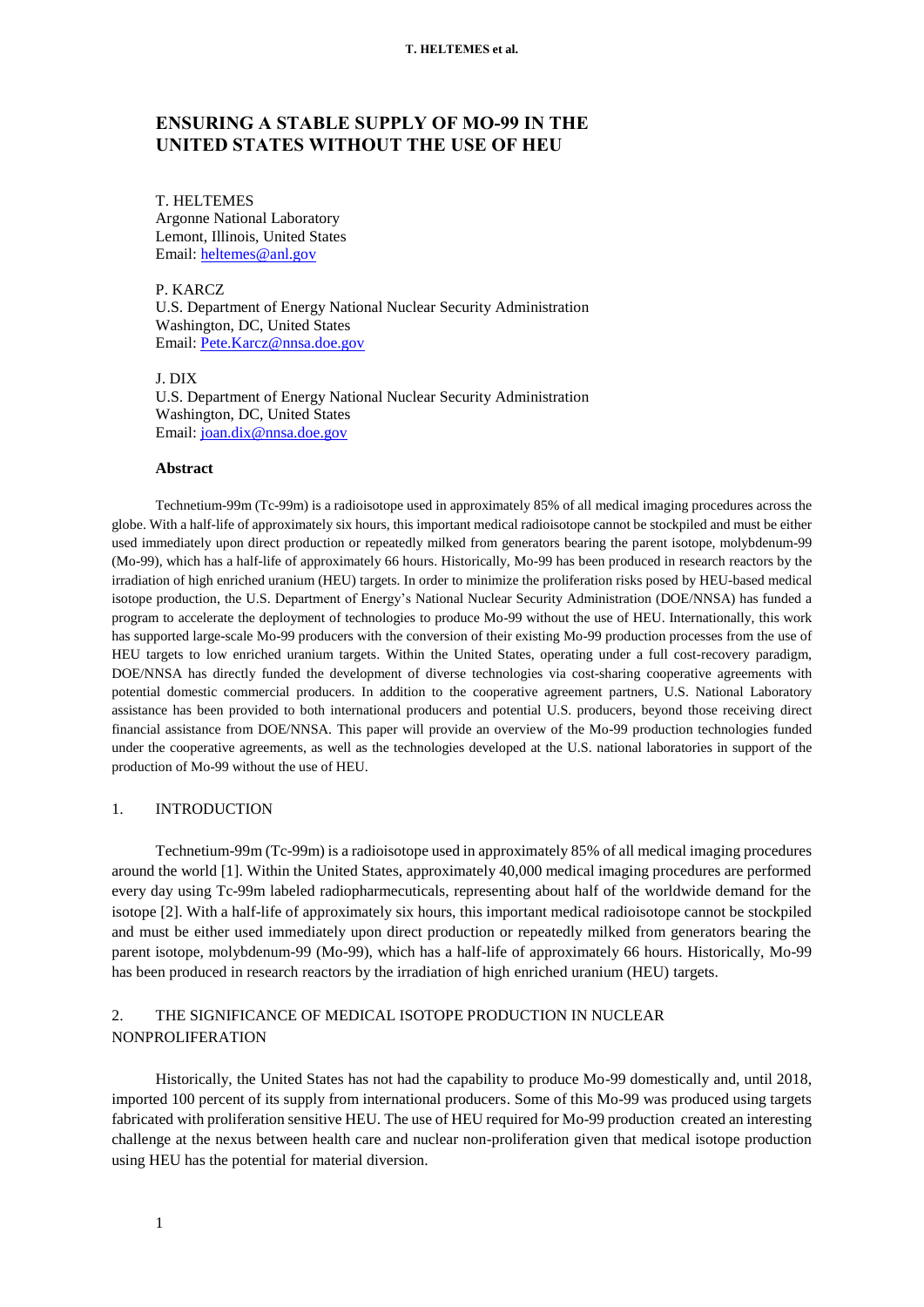#### **IAEA-CN-123/45**

The current estimated weekly demand for Mo-99 is approximately 333 6-day TBq (9,000 6-day Ci[\)\[3\].](#page-6-2) Assuming a 24-hour processing time following a 6-day target irradiation at a reactor thermal neutron flux of  $10^{14}$  n cm<sup>-2</sup> s<sup>-1</sup>, the annual demand for uranium-235 (U-235) to support Mo-99 production is approximately 16 to 50 kg per year. If supplied solely by HEU targets with a nominal enrichment of 93 wt% U-235 and 80% fabrication yield, the demand for HEU would range from 20 to 67 kg per year.

# 3. THE DOE/NNSA OFFICE OF MATERIAL MANAGEMENT AND MINIMIZATION'S ROLE IN NUCLEAR NONPROLIFERATION

In order to minimize the proliferation risks posed by medical isotope production, the U.S. Department of Energy-National Nuclear Security Administration's (NNSA) Office of Material Management and Minimization  $(M<sup>3</sup>)$  has funded a program to accelerate the deployment of technologies to produce Mo-99 without the use of HEU. Internationally, this work has supported large-scale Mo-99 producers with the conversion of their existing Mo-99 production processes from the use of HEU targets to low enriched uranium (LEU) equivalents. Within the United States, operating under a full cost-recovery paradigm, DOE/NNSA has directly funded the development of diverse technologies via cost-sharing cooperative agreements (CAs) with potential domestic commercial producers.

DOE/NNSA supported the successful conversion of NTP radioisotopes (South Africa) and curium (the Netherlands) to LEU targets in 2017 and 2018, respectively. ANSTO (Australia) has always used LEU targets for Mo-99 production. DOE/NNSA continues to work with Belgium's Institute of Radioelements (IRE), the last major global supplier of Mo-99 to the United States, on their conversion from HEU to LEU targets.

In 2019, the U.S. Government competitively awarded four CAs to U.S. commercial entities based on the technical merits of each applicant's non-HEU based Mo-99 production technology and their ability to bring that technology to the marketplace. This cost-sharing vehicle allows the CA partnering organization to be reimbursed by the Federal government for 50% of allowable expenses under the contractually agreed to scope of work during the period of performance. The cost-sharing provided by DOE/NNSA allows the CA partners to accelerate the maturation and deployment of their technologies.

### 4. OVERVIEW OF THE DOE/NNSA COOPERATIVE AGREEMENT PARTNER TECHNOLOGIES

Each of the CA partners is developing a unique non-HEU based method to supply the United States with a signficant percentage of the domestic weekly demand for Mo-99. The four CA partners are NorthStar Medical Radioisotopes, SHINE Medical Technologies, Niowave, Inc. and Northwest Medical Isotopes. Two of these companies, NorthStar Medical Radioisotopes and SHINE Medical Techologies, were funded under a previous CA award issued in 2010. This section will give a brief overview of each CA partner's technology for the production of Mo-99 without the use of HEU.

### **4.1. NorthStar Medical Radioisotopes**

NorthStar Medical Radioisotopes<sup>1</sup> (NorthStar) is based in Beloit, Wisconsin, United States, and is pursuing two diverse Mo-99 production pathways: neutron capture and accelerator. Since November 2018, NorthStar has been producing non-HEU Mo-99 via the neutron capture technology and distributing it to U.S. radiopharmacies – the first production of Mo-99 in the United States since the closure of Cintichem, Inc. in 1989 [\[3\].](#page-6-2)

NorthStar produces Mo-99 by irradiating natural molybdenum disks in the Univeristy of Missouri Research Reactor (MURR) located in Columbia, Missouri, United States [\[4\].](#page-6-3) Mo-99 production in natural molybdenum disks results from neutron capture by the <sup>98</sup>Mo(n, $\gamma$ )<sup>99</sup>Mo reaction. Molybdenum-98 (Mo-98) is present in natural molybdenum as a 24.1 atom% isotopic constituent [\[5\].](#page-6-4) NorthStar plans to upgrade to enriched (>95 wt%) Mo-98 targets in the future, which will result in a four-fold increase in production capacity.

In addition to the production of Mo-99 at MURR, NorthStar is also building the capability to produce Mo-99 in their Beloit facility by electron-beam irradiation of enriched (>95 wt%) molybdenum-100 (Mo-100) targets undergoing a  $^{100}Mo(\gamma,n)^{99}Mo$  reaction via the induced Bremsstrahlung radiation.

<sup>1</sup> <https://www.northstarnm.com/>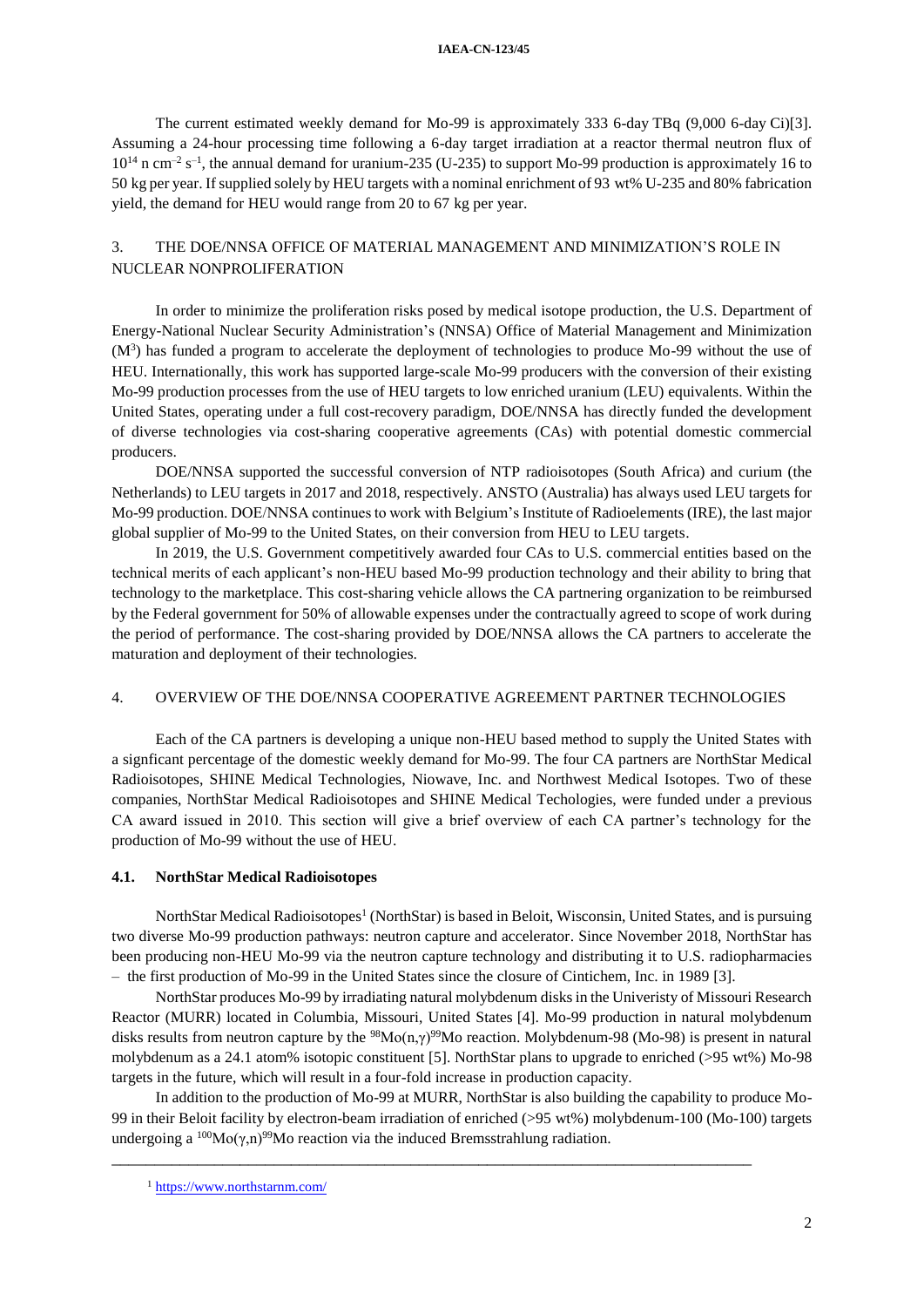NorthStar relies on a proprietary method to extract high-specific activity Tc-99m from low-specific activity Mo-99. This extraction is achieved via NorthStar's RadioGenix® System, an alternative to the traditional Tc-99m generator used by radiopharmpacies [\[4\].](#page-6-3) With an installed RadioGenix® System, a radiopharmacy (1) receives Mo-99 solution vessels from NorthStar; (2) elutes the Tc-99m sodium pertechnetate used for diagnostic procedures; and (3) ships used source and waste vessels from the RadioGenix® System back to NorthStar.

The U.S. Food and Drug Administration (FDA) has approved Tc-99m from Mo-99 produced at MURR by the irriadiation of natural molybdenum targets for use in patients. The first Mo-99 shipment from MURR that resulted in Tc-99m doses dispensed by the RadioGenix® System and used in patients occurred on 19 November, 2018 [\[6\].](#page-6-5) Since this date, NorthStar has been producing a weekly uninterrupted supply of Mo-99 to radiopharmacies in the United States.

#### **4.2. SHINE Medical Technologies**

SHINE Medical Technologies<sup>2</sup> (SHINE) is based in Janesville, Wisconsin, United States. SHINE intends to produce Mo-99 from the fission of LEU liquid targets by the  $^{235}U(n,f)^{99}M$ o reaction [\[7\].](#page-6-6) SHINE will use a compact ion beam linear accelerator to drive the fission reaction in a subcritical liquid target. The ion beam accelerator drives a steady-state beam of deuterium ions into a tritium gas target to produce the population of 14 MeV neutrons by the  ${}^{3}H(^{2}H,n){}^{4}He$  fusion reaction, driving LEU fission in the liquid target [\[3\].](#page-6-2) The ion beam accelerator technology to be used for the production of Mo-99 at SHINE has been demonstrated at over 5.5 days of continuous run time (>99% uptime) and an output of  $4.6 \times 10^{13}$  n s<sup>-1</sup> [\[8\]](#page-6-7)[\[9\].](#page-6-8)

The liquid target used for Mo-99 production will consist of a water-cooled and moderated LEU uranyl sulfate salt dissolved in sulfuric acid. The SHINE isotope production facility will have the capacity to operate up to eight irradiation units, consisiting of a paired accelerator and LEU liquid target. At the end of irradiation, Mo-99 is extracted from the liquid target, the uranium and acid concentrations are adjusted and the liquid target is reused in a future irradiation cycle. The Mo-99 produced at SHINE will be shipped to Tc-99m generator manufacturers utilizing the existing supply chain.

#### **4.3. Niowave, Inc.**

Niowave, Inc.<sup>3</sup> (Niowave) is based in Lansing, Michigan, United States. Niowave intends to produce Mo-99 from the fission of LEU solid targets by the <sup>238</sup>U( $\gamma$ ,f)<sup>99</sup>Mo and <sup>235</sup>U( $n$ ,f)<sup>99</sup>Mo reactions [\[10\].](#page-6-9) Niowave will use a two-pass 20 MeV superconducting electron linear accelerator to drive an electron beam at nearly 40 MeV into a liquid metal target. The Bremsstrahlung radiation (x-rays) from the electrons impinging on the liquid metal target drives the photo-fission reaction, <sup>238</sup>U( $\gamma$ ,f)<sup>99</sup>Mo, with the neutrons produced from this reaction driving the U-235 fission reaction,  $^{235}$ U(n,f)<sup>99</sup>Mo.

The LEU targets used by Niowave will consist of a water-cooled and moderated array of pressed uranium oxide pellets in a subcritical configuration. At the end of irradation, the LEU pellets are dissolved, forming a solution of LEU uranyl nitrate salt in nitric acid. Mo-99 is extracted from the uranyl nitrate solution, the raffinate is purified, the purified uranyl nitrate is calcined and the resulting uranium oxide is pressed into pellets for use in future irradiation cycles. The Mo-99 produced at Niowave will be shipped to Tc-99m generator manufacturers utilizing the existing supply chain.

## **4.4. Northwest Medical Isotopes**

Northwest Medical Isotopes<sup>4</sup> (NWMI) is based in Corvallis, Oregon, United States. NWMI intends to produce Mo-99 from the fission of LEU solid targets by the <sup>235</sup>U(n,f)<sup>99</sup>Mo reaction [\[11\].](#page-6-10) NWMI has developed a process to produce LEU microspheres, which are used in the fabrication of irradiation targets in a fleet of U.S. based university research reactors. The flagship reactor in this fleet is MURR, which will provide the first irradiation services to NWMI.

<sup>2</sup> <https://shinemed.com/>

<sup>3</sup> <https://www.niowaveinc.com/>

<sup>4</sup> <https://www.nwmedicalisotopes.com/>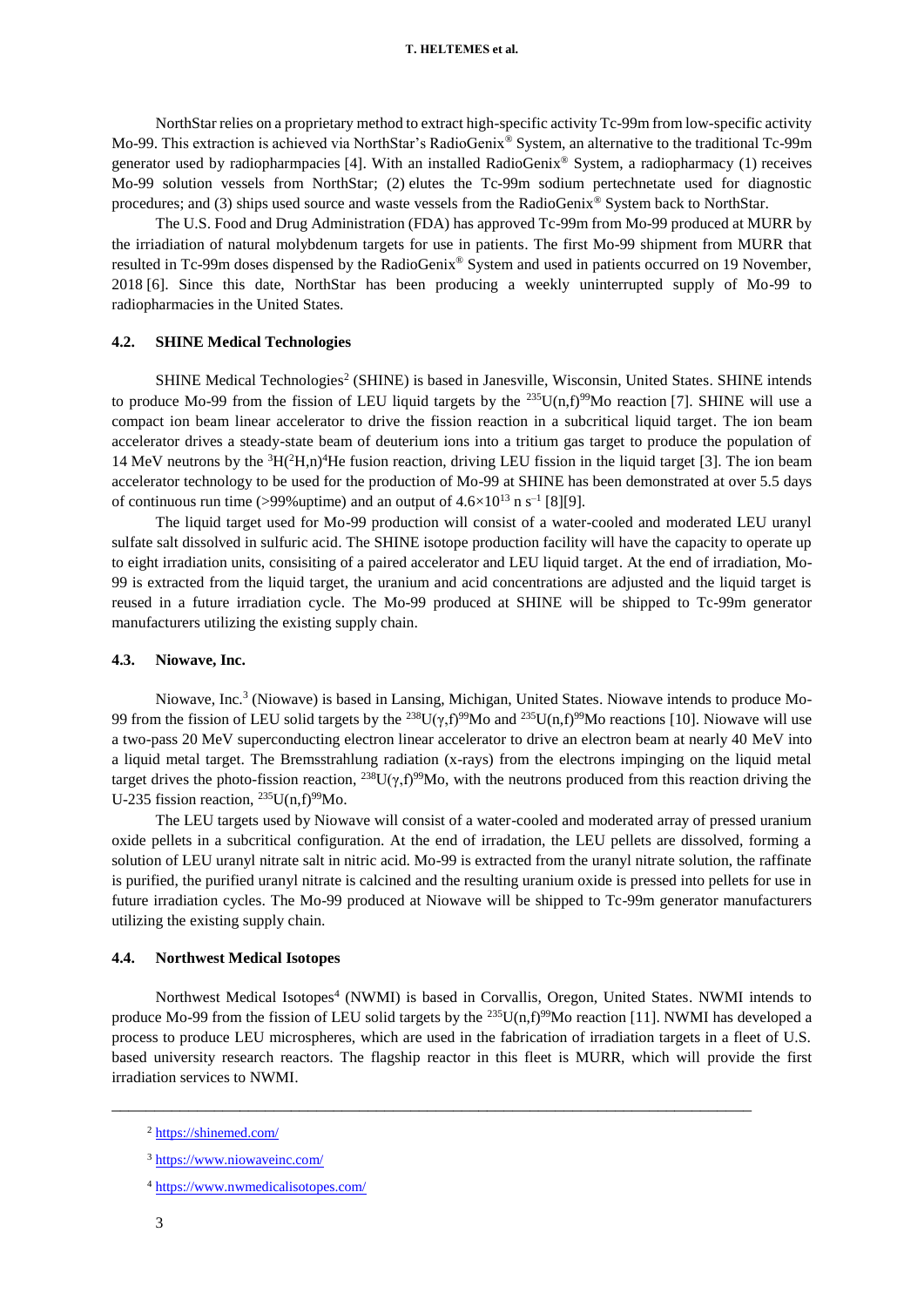#### **IAEA-CN-123/45**

NWMI is constructing a target fabrication and Mo-99 radioisotope production facility (RPF) in Columbia, Missouri, United States, in close proximity to MURR. At the end of irradiation, the targets will be retrieved from MURR or another reactor in the fleet and shipped to the RPF. Once received at the RPF, the targets will be disassembled and the microspheres dissolved. Mo-99 will be extracted, the raffinate from the extraction will have the fission products removed and the purified LEU solution will be converted back into microspheres for use in targets for a future irradiation cycle. The Mo-99 produced at NWMI will be shipped to Tc-99m generator manufacturers utilizing the existing supply chain.

# 5. OVERVIEW OF U.S. NATIONAL LABORATORY SUPPORT FOR MO-99 TECHNOLOGY DEVELOPMENT

In addition to the cooperative agreement partners, U.S. national laboratory assistance has been provided to both international producers and U.S. potential producers beyond those receiving direct financial assistance from DOE/NNSA. The intent of national laboratory support is to help producers – including the CA partners – overcome technical challenges and accelerate technology development for the production of Mo-99 without the use of HEU [\[12\].](#page-6-11) National laboratory resources – scientific staff, engineering staff, experimental equipment, laboratories and support staff – are made available to producers through the  $M<sup>3</sup>$  Office of Conversion. Work packages are developed cooperatively by the particpating national laboratory and producer. These work package proposals are submitted by the national laboratory on behalf of the producer and are then reviewed and approved, if appropriate, by the Office of Conversion. The data and reports generated by these activities are in the public domain unless restricted by U.S. export control law.

Currently six U.S. national laboratories actively participatie in the DOE/NNSA  $M<sup>3</sup>$  Mo-99 technology development program: Argonne, Los Alamos, Oak Ridge, Pacific Northwest, Savannah River and the Y-12 National Security Complex. Each laboratory brings a particular expertise to the program, but when capabilities at national laboratories overlap it supports substantial cross-laboratory collaboration. The following sections provide a brief overview of each laboratory's contribution to the development of Mo-99 production without the use of HEU.

## **5.1. Argonne National Laboratory**

Argonne National Laboratory (ANL) provides a robust range of support for Mo-99 technology development [\[13\].](#page-6-12) ANL is home to a Low-Energy Accelerator Facility<sup>5</sup> (LEAF) and radiochemistry laboratories. LEAF houses a 50 MeV electron linear accelerator and a 3 MeV Van de Graaff electron accelerator. Argonne engages in two main research areas for the Mo-99 Program:

### *5.1.1. Enabling a reliable supply of Mo-99*

- ANL supports DOE/NNSA's domestic CA partners by working to
	- Demonstrate fission and photo-nuclear production of Mo-99;
	- Conduct radiation stability testing of equipment and process chemistry;
	- Evaluate Mo-99 targetry through MCNPX and heat deposition modelling;
	- Conduct thermal-hydraulic analysis of the target system;
	- Design beamline and facility shielding; and
	- Conduct target and accelerator protection during production runs.
- ANL also assists international Mo-99 producers with chemical processes relevant to conversion from HEU to LEU targets.

### *5.1.2. Process development and scale-up for Mo-99 producers*

- Support the development of processes for Mo-99 recovery and purification:
- Optimize, scale-up and automate processes for hot cell operations;
- Develop analytical tests for trace-metal detection in complex matrices;

<sup>5</sup> <https://www.ne.anl.gov/facilities/leaf/>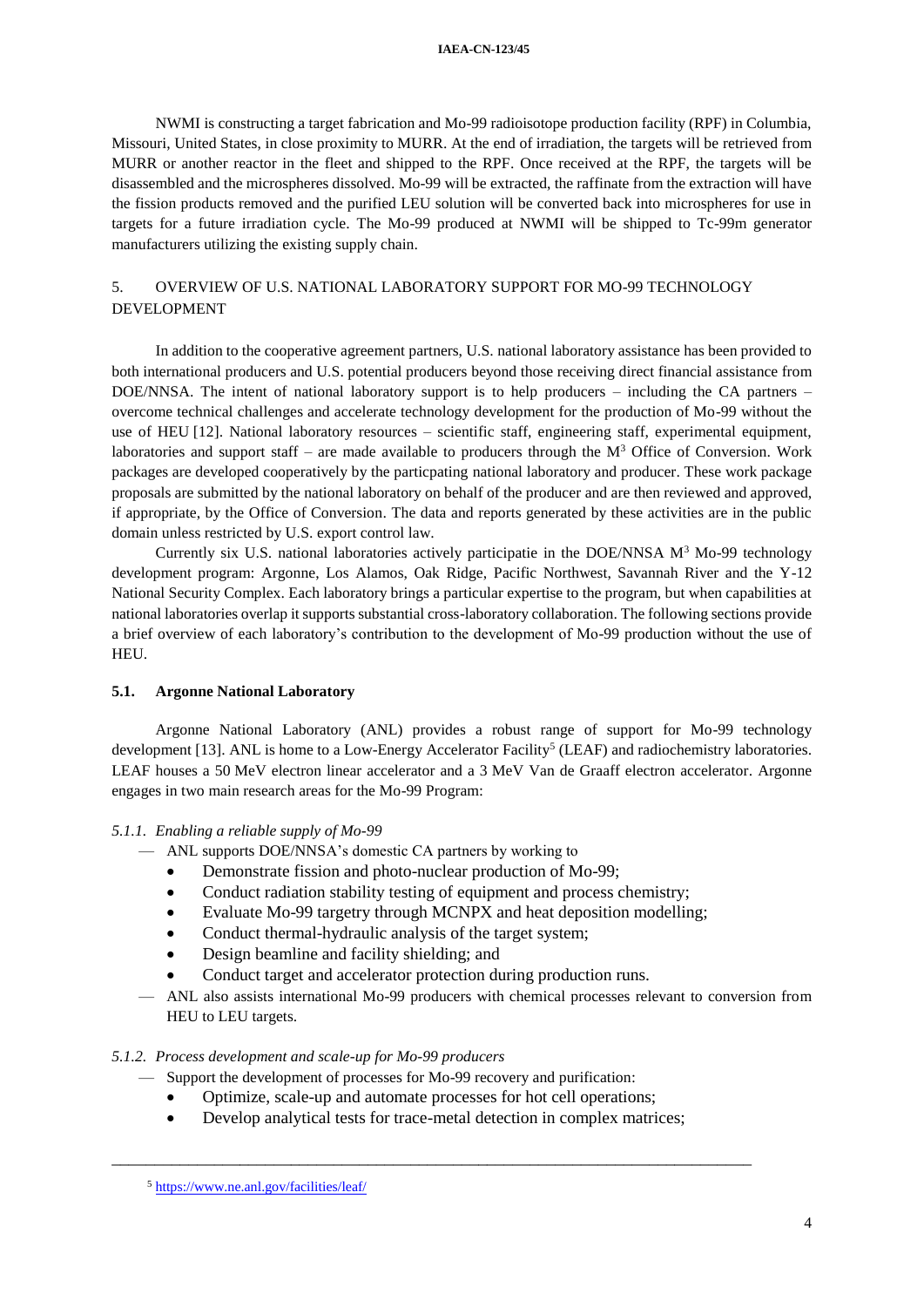- Meet European Pharmacopeia purity specs; and
- Characterize waste disposition pathways.
- Develop and demonstrate processing equipment produced by advanced manufacturing methods:
	- Metal and non-metal 3D printed annular centrifugal contactors
	- Evaluate equipment performance and materials corrosion

# **5.2. Los Alamos National Laboratory**

Los Alamos National Laboratory (LANL) provides the Mo-99 program with expertise in multiphysics systems modeling, accelerator component research and development and facility radiation shielding design [\[14\].](#page-6-13) LANL supports NorthStar and SHINE in the following areas:

# *5.2.1. LANL Support to NorthStar Mo-99 Production*

- Target design and testing, both in and out of beam;
- Cooling system design using helium;
- Target insertion scheme; and
- Facility and shielding layouts.

# *5.2.2. LANL Support to SHINE Mo-99 Production*

- 2D and 3D computational fluid dynamics (CFD) validation modeling of LANL's historic uranyl nitrate solution reactor, SUPO; and
- Experiment design and modeling of a radiolytic gas bubble experiment to be conducted at ANL using the electron LINAC.

# **5.3. Oak Ridge National Laboratory**

Oak Ridge National Laboratory (ORNL) supports Mo-99 production research and development in the area of fundamental materials science on both unirradiated and irradiated materials [\[15\].](#page-6-14) ORNL also has expertise in hot cell chemistry and testing, neutronics modeling and simulation, radioactive material shipping and additive manufacturing. ORNL is home to the High Flux Isotope Reactor (HFIR), which has experimental capacity with high-intensity neutron fluxes and cold neutron science<sup>6</sup>. In support of Mo-99 research and development, ORNL has engaged in the following activities:

- Optimizing accelerator target design and fabrication using powder metallurgy and additive manufacturing for NorthStar;
- Materials selection and neutron irradiation testing for the SHINE production system;
- Test irradiation target design and qualification in support of Coquí RadioPharmeceuticals reactor qualification; and
- Test irradiation target design, qualification, irradiation and shipment to support BWX Technologies, Inc.

# **5.4. Pacific Northwest National Laboratory**

Pacific Northwest National Laboratory (PNNL) supports the Mo-99 program with research and development activities in the areas of radioxenon transport and emissions abatement, process modeling, nondestructive and destructive post-irradiation examination (PIE) and hot cell radiochemistry [\[16\].](#page-6-15) PNNL has performed work to assist multiple producers in the following areas:

- Develop a PNNL multiphysics model for producers' xenon abatement adsorbent beds:
	- Develop a universal adsorption bed model that can answer questions about xenon abatement trap designs and adsorbent effectiveness;
	- Incorporate heat of decay from high activity radioxenon gas emissions trapped on abatement beds; and
	- Evaluate ambient temperature bed designs and cooled bed designs.

<sup>6</sup> <https://neutrons.ornl.gov/hfir>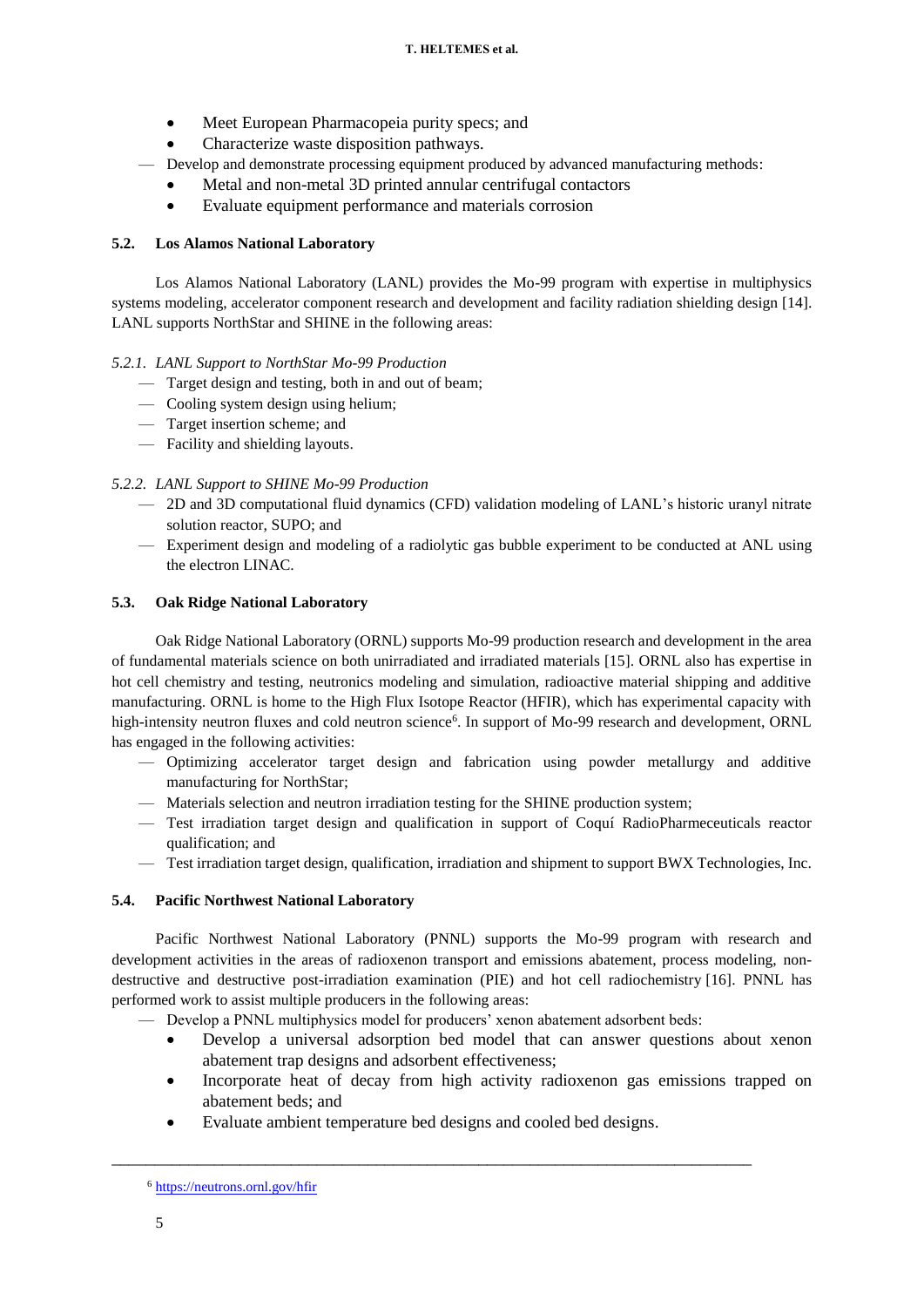- Adsorption process modeling:
	- COMSOL Multiphysics enables modelling adsorption processes coupled to heat transfer.
- Hiden gravimetric adsorption analyzer development:
	- Can output the rate of uptake, as well as the final amount adsorbed, at a given pressure and temperature.
- Adsorption breakthrough instrument development:
	- Can perform breakthrough experiments for gas mixtures.

## **5.5. Savannah River National Laboratory**

Savannah River National Laboratory (SRNL) supports the Mo-99 program in the areas of tritium processing systems development, optimization of uranium dissolution flowsheets and Mo-99 processing chemistry residue management [\[17\].](#page-6-16) They have conducted work scope in the following areas:

- Development of tritium handling and purification systems such as the Thermal Cycling Adsorption Column (TCAP) and Micro-TCAP;
- Optimization of uranium dissolution using a parametric analysis of dissolution conditions and constraints;
- Development of actinide processing flowsheets and analytical techniques;
- Development of radiological material disposition strategies;
- Development of Mo-99 extraction and purification residue management strategies; and
- Development of tritium handling and component detritiation strategies.

## **5.6. The Y-12 National Security Complex**

The Y-12 National Security Complex (Y-12) supports the Mo-99 program with uranium component engineering research and development as well as LEU inventory management [\[18\].](#page-6-17) Y-12 has conducted work scope in support of three Mo-99 producers:

## *5.6.1. Niowave*

- Analysis of pellets that make up the uranium target assembly manufactured at Niowave along with the  $U_3O_8$  oxide from the pellets;
- Optimizing the conversion process from metal to oxide;
- Aiding in pellet pressing optimization; and
- Optimizing and scaling up uranium recovery from irradiated pellets.

## *5.6.2. Coquí RadioPharmaceuticals*

- Design, develop and fabricate dispersion target plates that utilize a uranium core in an aluminum frame that is encased in aluminum cladding.
- *5.6.3. Eden Radioisotopes*
	- Design, develop and fabricate high-density annular targets that utilize a rolled foil uranium core encased between inner and outer aluminum tubing.

## 6. CONCLUSION

The CA financial vehicle and supplementary support from the U.S. national laboratories have been instrumental in accelerating the deployment of a non-HEU based Mo-99 production capability in the United States. NorthStar Medical Radioisotopes' entrance into the domestic Mo-99 market in 2018 is a significant success, having achieved the first domestic production in almost 30 years. This, combined with the conversion of large-scale global Mo-99 producers and the continued progress of the companies funded under the CAs, demonstrates the siginificant progress the community is making in eliminating the use of HEU in medical isotope production around the world.